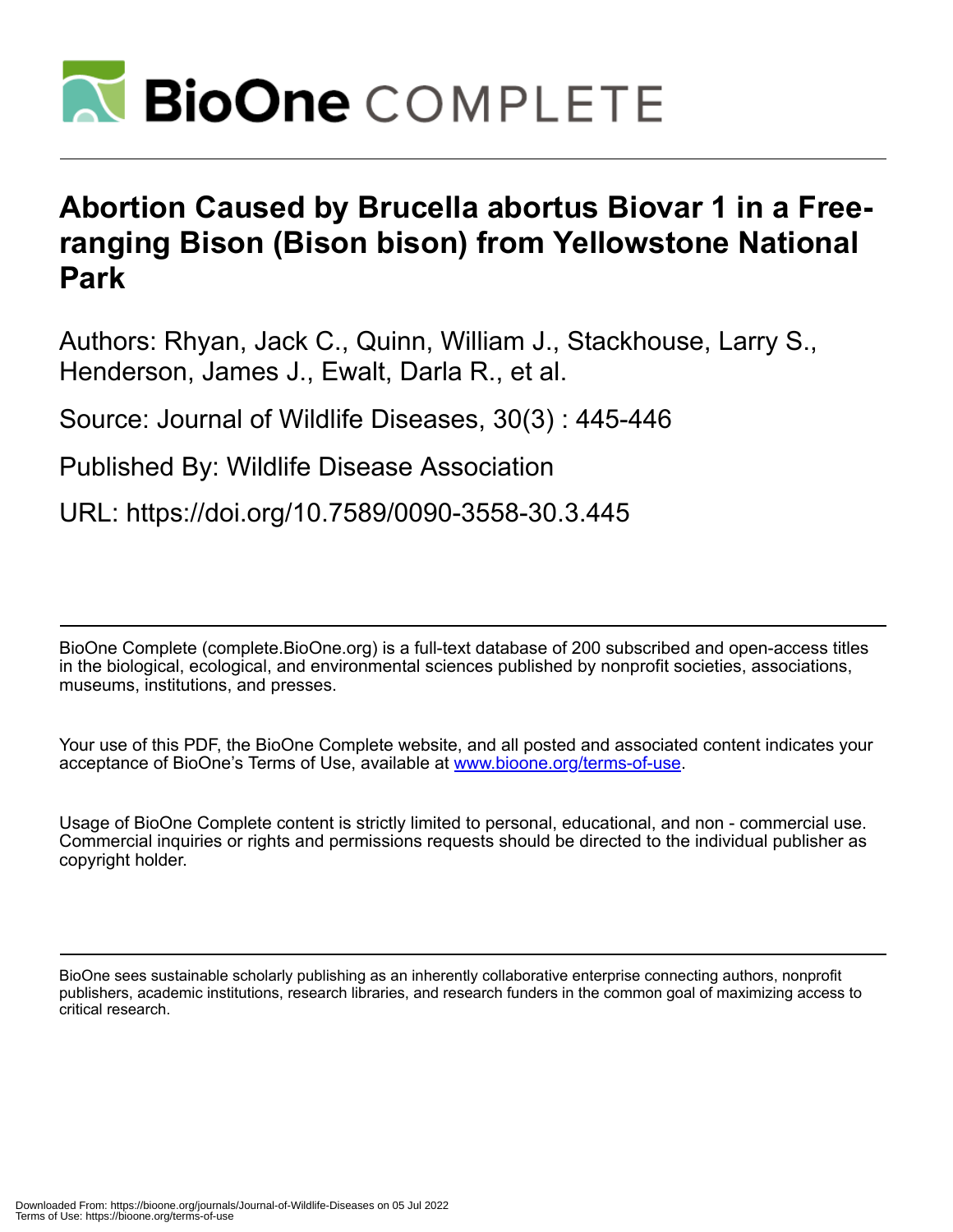## **Abortion Caused by Brucella abortus Biovar I in a Free-ranging Bison (Bison bison) from Yellowstone National Park**

**Jack C. Rhyan,' William J. Quinn,2** Larry **S. Stackhouse,2 James J. Henderson,2 Dada R. Ewalt,' Janet B. Payeur, Mark Johnson,3 and Mary Meagher,3** 'U.S. Department **of** Agriculture, Animal and Plant Health Inspection Service, Veterinary Services, National Veterinary Services Laboratories, P.O. Box 844, Ames, Iowa 50010, USA; <sup>2</sup>Montana Veterinary Diagnostic Laboratory, P.O. Box 997, Bozeman, Montana 59771, USA; <sup>3</sup> U.S. Department of the Interior, National Park Service, P.O. Box 168, Yellowstone National Park, Wyoming 82190, USA

ABSTRACT: A near-term aborted bison *(Bison bison* ) fetus was collected near Old Faithful gey ser in Yellowstone National Park, Wyoming (USA). On necropsy, the fetus liver had a small capsular tear, and there was a small quantity of blood in the peritoneal cavity. Microscopic le sions included mild, purulent bronchopneu monia and mild, multifocal, interstitial pneu monia. *Brucella abortus* biovar 1 was isolated from fetal abomasal contents, lung, and heart blood.

*Key words:* Abortion, bison, *Brucella abortus,* brucellosis, Yellowstone National Park, *Bi* son bison.

On 26 March 1992, a free-ranging adult, female bison with placental membranes protruding from the vulva was observed near Old Faithful geyser in Yellowstone National Park (YNP), Wyoming (USA)  $(44°3'N, 110°45'W)$ . A recently aborted female bison fetus was found nearby. The fetus was collected by a National Park Service employee, frozen, and submitted to the Montana Veterinary Diagnostic Laboratory (MVDL) for examination. At necropsy, the fetus had erupted incisors and was considered near term. An 8-cm capsular tear was observed on the ventral as pect of the left hepatic lobe, and a small quantity of blood was present in the pentoneal cavity. Margins of the liver were moderately rounded. Body fat stores were considered adequate. Necropsy findings were otherwise unremarkable.

Specimens of lung, liven, kidney, spleen, trachea, thyroid, brain and heart were fixed in 10% neutral buffered formalin and em bedded in paraffin;  $5-\mu m$  paraffin sections were stained with hematoxylin and eosin. Microscopic changes included small ac cum ulations of neutrophils, mononuclear cells, and degenerate leukocytes in some bronchioles and alveoli. Small quantities of meconium and moderate amounts of amniotic debris were scattered in airways. Interalveolar septae were mildly thickened focally and contained increased numbers of mononuclear cells and neutrophils. Pneumonic lesions were consistent with lesions described in brucella-infected bovine fetuses (Smith, 1925; López et al., 1984), goat fetuses (Meador et al., 1988), and bison fetuses (Davis et a!., 1990). Meconium and amniotic debris in the lung were evidence of fetal stress. Sections of other tissues were unremarkable.

Abomasal content, lung, and clotted heart blood were inoculated onto bovine blood agar plates and tryptic soy semisolid medium and cultured for *Brucella* sp. using the methods of Alton et al. (1988). In addition, the abomasal content was ex amined by darkfield microscopy and inoculated onto modified Diamond's medi um (Kimsey, 1986). Isolates from abomasal content, lung, and heart blood were identified as *Brucella* sp. using the API<sup>®</sup> 20- $E<sup>®</sup>$  system (Analytab Products, Inc., Plainview, New York, USA), as well as  $CO<sub>2</sub>$ dependence, slide agglutination, motility, and H<sub>2</sub>S, oxidase, catalase, and urease production (Alton et al., 1988). No other bacteria on protozoa were isolated. Isolates were sent to the National Veterinary Services Laboratories (NVSL) (Ames, iowa, USA) for speciation and biotyping. The isolates were identified as *B. abortus* bio var 1 using the following tests: growth in the presence of basic fuchsin, thionin, and thionin blue; growth on medium containing penicillin or erythritol; lysis by Tbilisi

Downloaded From: https://bioone.org/journals/Journal-of-Wildlife-Diseases on 05 Jul 2022 Terms of Use: https://bioone.org/terms-of-use